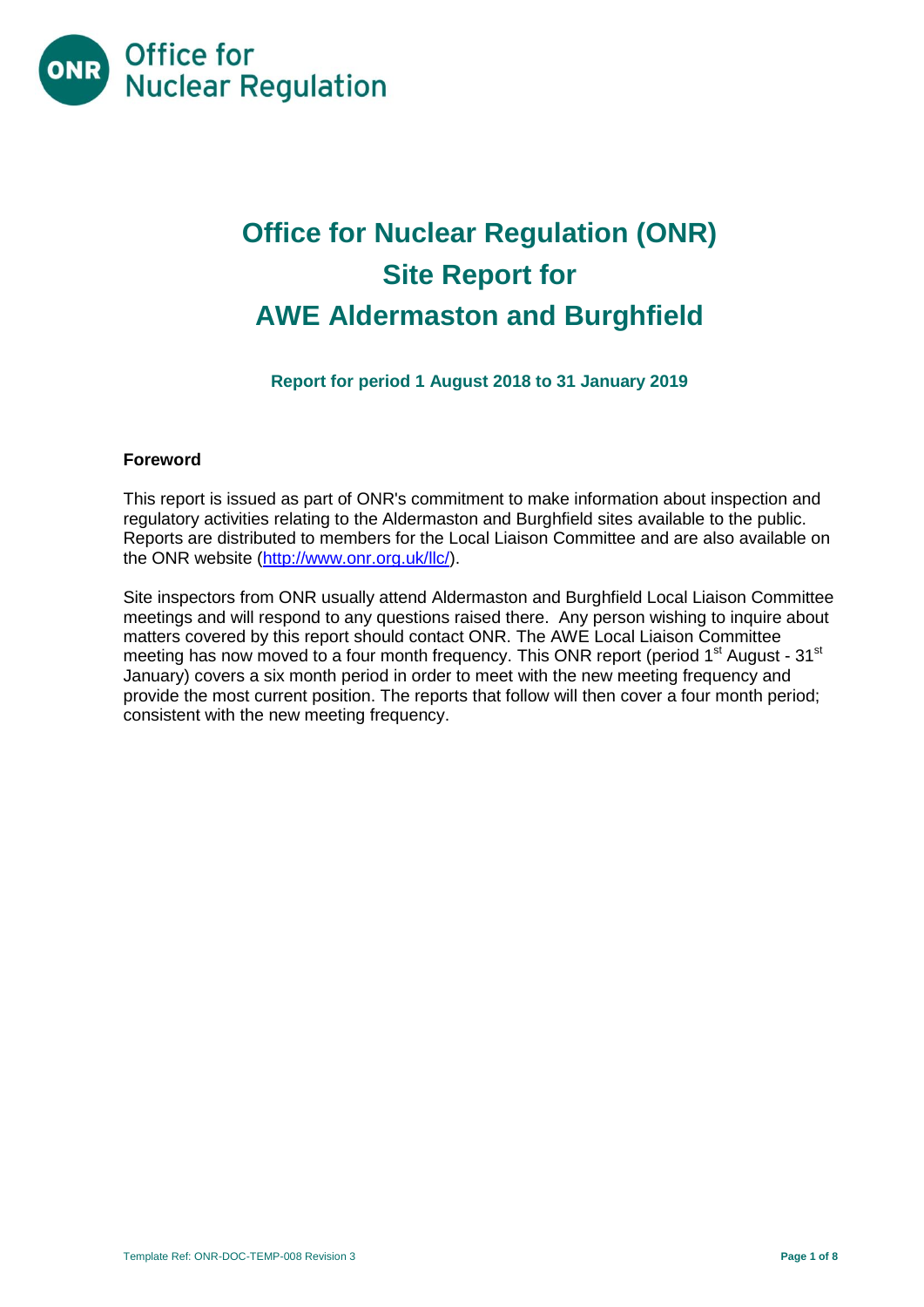## **TABLE OF CONTENTS**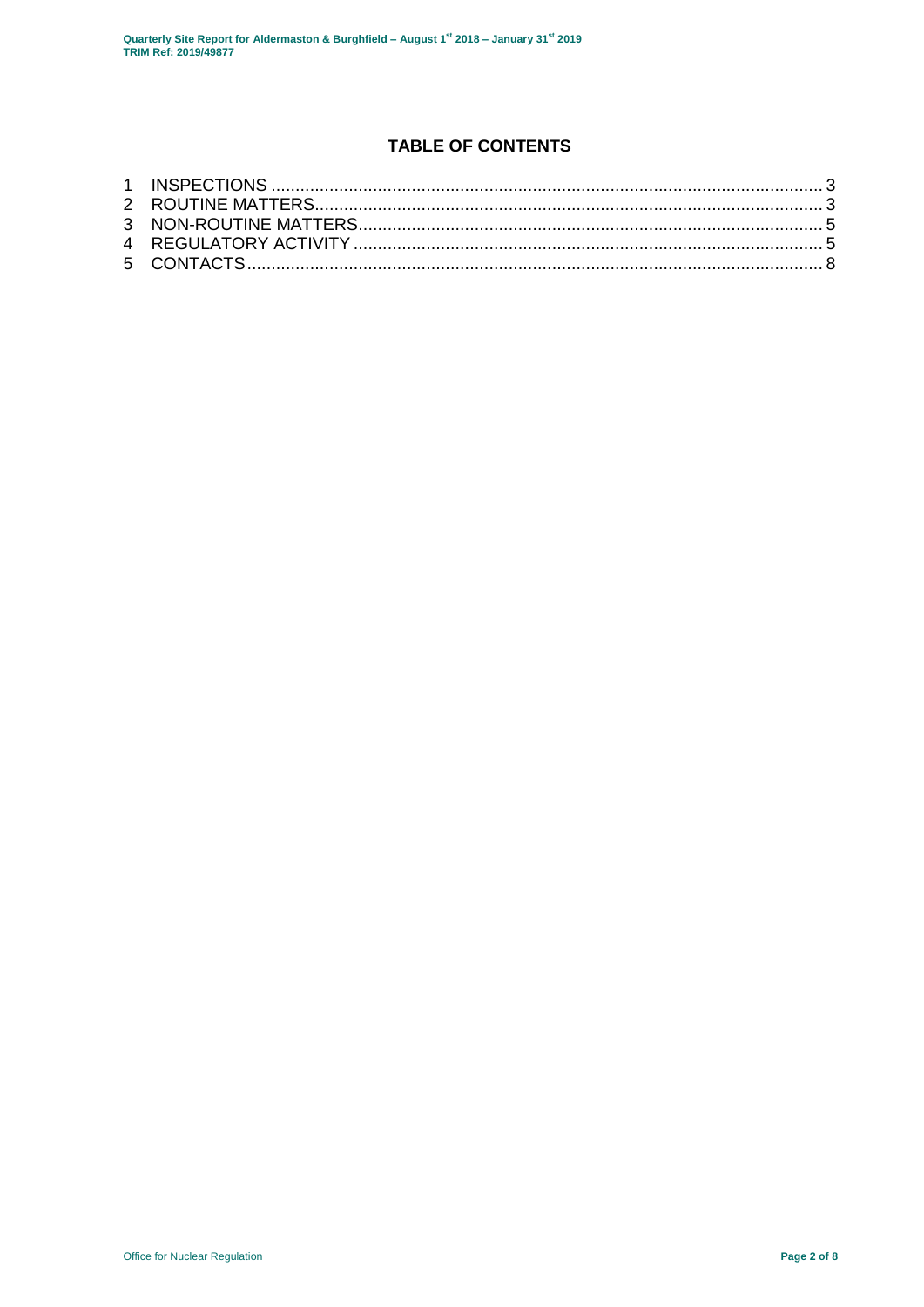## <span id="page-2-0"></span>**1 INSPECTIONS**

### **1.1 Dates of inspection**

ONR inspectors carried out inspections on the following dates during the period:

- August 6-9
- September 3-6, 19
- October 1-4, 9,10,22,23
- November 1, 5-8, 19
- December 3-7, 13,17,18
- January 14-17, 22-24, 28

## <span id="page-2-1"></span>**2 ROUTINE MATTERS**

#### **2.1 Inspections at Aldermaston and Burghfield**

Inspections are undertaken as part of the process for monitoring compliance with:

- the conditions attached by ONR to the nuclear site licence granted under the Nuclear Installations Act 1965 (NIA65) (as amended);
- the Energy Act 2013;
- the Health and Safety at Work Act 1974 (HSWA74); and
- regulations made under HSWA74, for example the Ionising Radiations Regulations 1999 (IRR99) and the Management of Health and Safety at Work Regulations 1999 (MHSWR99).

The inspections entail monitoring licensee's actions on the site in relation to incidents, operations, maintenance, projects, modifications, safety case changes and any other matters that may affect safety. The licensee is required to make and implement adequate arrangements under 36 conditions attached to the nuclear site licence in order to ensure legal compliance. Inspectors seek to judge both the adequacy of these arrangements and their implementation.

In this period, routine inspections at Aldermaston and Burghfield covered the following Licence Conditions (LC):

- LC10 Training
- LC11 Emergency arrangements
- LC17 Management systems
- LC21 Commissioning
- LC23 Operating rules
- LC24 Operating instructions
- LC27 Safety mechanisms, devices and circuits
- LC28 Examination, inspection, maintenance and testing
- LC34 Leakage and escape of radioactive material and radioactive waste
- LC35 Decommissioning
- LC36 Organisational capability

#### Also inspected:

- Convention Health and Safety Inspection covering Asbestos Management
- IRR (Ionising Radiation Regulations)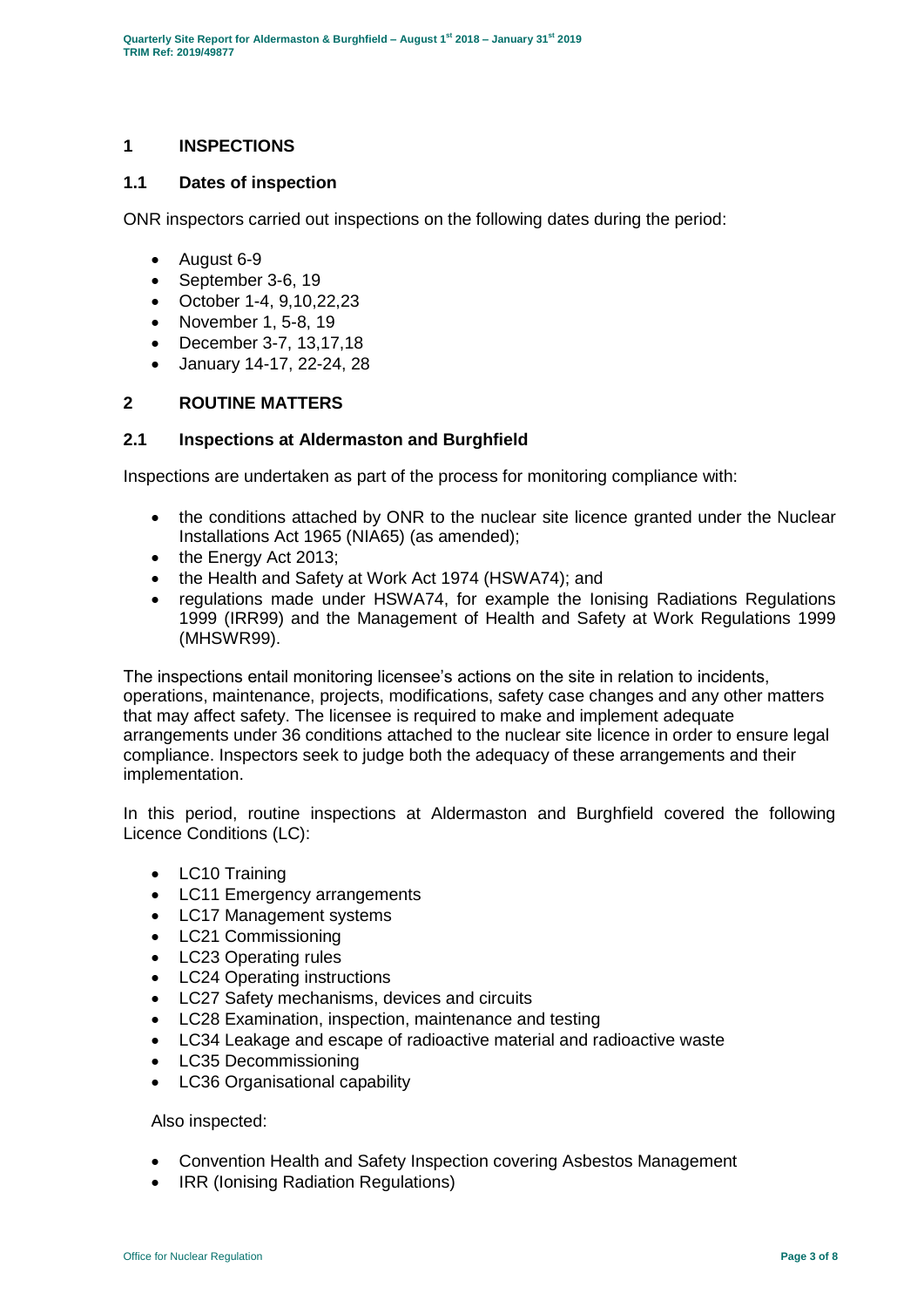ONR judged the arrangements made and implemented by AWE in response to safety requirements to be adequate in the majority of areas inspected.

Where improvements are considered necessary following inspections, ONR may consider whether regulatory enforcement action is appropriate to ensure that remedial actions are taken in reasonably practicable timescales. ONR is raising three regulatory issues relating to LC17. This was due to weaknesses in arrangements associated with implementation of the Counterfeit Fraudulent and Suspect Items (CFSI) policy, strategy for managing plant obsolescence and like for like replacements and the arrangements regarding purchasing cards for procurement of safety significant items. To date, AWE has responded positively to the areas of concern.

Another regulatory issue was raised following an Amber rated inspection against LCs 10, 23, 24 and 28 as part of systems based inspection to implement a new Safe Operating Envelope (SOE) in a legacy production facility. The issue relates to the current position with respect to readiness for implementation of the SOE. However, AWE has produced a detailed plan for implementation, which is intended to satisfy the required regulatory and operational outcomes. The Issue will allow the licensee time to further develop its SOE. ONR will conduct a further inspection at that point where the first part of the SOE is ready for implementation.

Two further regulatory issues are in the process of being raised following a recent Amber rated inspection that took place in January. The issues relate to the use of draft documentation under LC24 and the inadequate demonstration of process shutdown and unambiguous labelling of e-stops under LC28.

## **2.2 Other work**

AWE continues to progress engineered and documentary upgrades to address its shortfall findings from the Burghfield Periodic Review of Safety (PRS2). ONR is content to support current operations in the short term whilst this work continues. To enable ONR to support operations in the longer term AWE will, in accordance with their LC15 arrangements, need to address PRS2 shortfalls and produce a PRS2 closeout report which includes a demonstration that risks have been reduced so far as is reasonably practicable. This report will be subject to ONR technical review, and ONR is working closely with AWE to gain assurance that the programme of work is progressing in a timely manner.

AWE provided an adequate demonstration of its on-site LC11 emergency arrangements in the annual Aldermaston Level 1 emergency exercise during September. Some strong performances were observed by ONR, in particular with regard to the Forward Control Vehicle team in terms of their coherent approach and the ability to constructively challenge senior exercise staff when injects were made that simulated poor decision making. Opportunities for improvement were also identified including the time taken to achieve a full site muster; however these did not detract from an overall adequate rating and AWE has since demonstrated improvements in mustering time.

ONR continues to engage with AWE's Structured Improvement Programme (SIP). The SIP should help AWE demonstrate that it is ready to move from enhanced to normal regulatory attention. AWE is now implementing work across four key work streams and ONR has seen some tangible improvements during the reporting period. ONR will continue to monitor delivery of this extensive programme of work.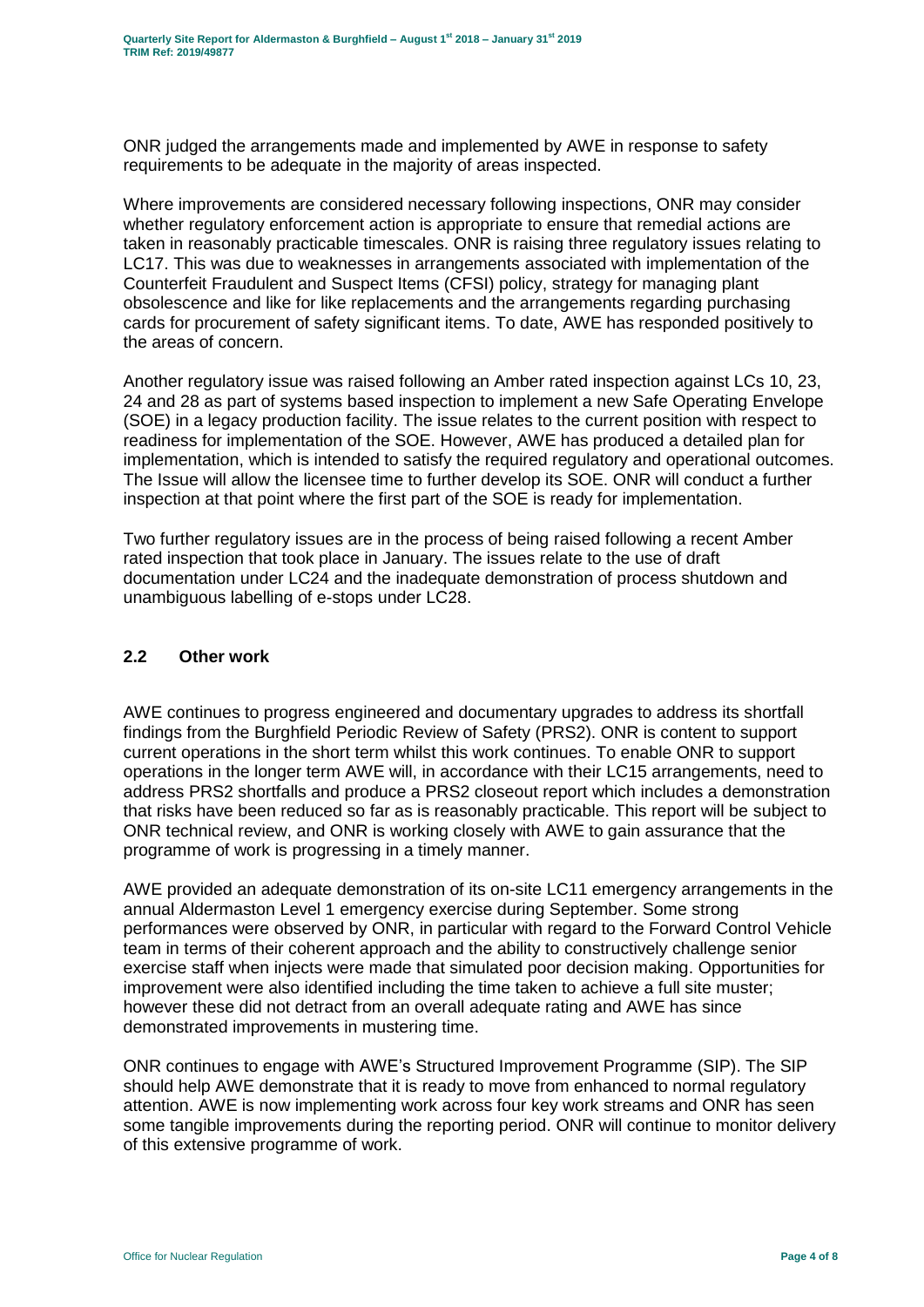## <span id="page-4-0"></span>**3 NON-ROUTINE MATTERS**

Licensees are required to have arrangements to respond to non-routine matters and events. ONR inspectors judge the adequacy of the licensee's response, including actions taken to implement any necessary improvements.

The Atomic Weapons Establishment (AWE) was fined £1 million after admitting offences under Section 2 (1)\* of the Health and Safety at Work etc. Act (1974). AWE was also ordered to pay costs of £26,096.88 during a sentencing hearing at Reading Magistrates Court. The incident was a conventional health and safety matter and there was no radiological risk to workers or the public. AWE has shown commitment to make substantial improvements as regards electrical safety. ONR will monitor progress towards achieving the standards expected.

\* Section 2 (1) 'General duties of employers to their employees' of the Health and Safety at Work etc. Act (1974) reads: 'It shall be the duty of every employer to ensure, so far as is reasonably practicable, the health, safety and welfare at work of all his employees.'

During September AWE replied to the ONR Enforcement Letter concerning management of High Efficiency Particulate Air (HEPA) filters. This letter was sent jointly with the Environment Agency (EA). AWE provided a detailed response and initial outcomes from AWE's programme have been encouraging. However, AWE will need to deliver against all commitments in a timely manner and both ONR and EA will monitor progress against this during 2019.

AWE has provided an adequate response to an industry wide letter concerning Extended Loss of Grid events (ELOG). ONR was content that the arrangements currently in place across both AWE sites provide adequate resilience against ELOG events.

## <span id="page-4-1"></span>**4 REGULATORY ACTIVITY**

ONR inspectors may issue formal documents to ensure compliance with regulatory requirements. Under nuclear site Licence conditions, ONR issues regulatory documents, which either permit an activity or require some form of action to be taken; these are usually collectively termed 'licence instruments' (LIs), but can take other forms. In addition, inspectors may issue enforcement notices to secure improvements to safety.

During the period four Licence Instruments were issued:

LI 537 (Burghfield) - Agreement under LC20(1). Agreement to Implement the Revised MENSA Containment Design. Issued 23rd August.

LI 537 (Aldermaston) – Approval under LC35(4). Approval of alteration or amendment to AWE arrangements as required by LC35(2) for compliance with LC35 (Decommissioning). Issued 1<sup>st</sup> August.

LI 536 (Burghfield) - Approval under LC35(4). Approval of alteration or amendment to AWE arrangements as required by LC35(2) for compliance with LC35 (Decommissioning). Issued 1st August.

LI 538 (Aldermaston) – Agreement under LC22(1). Agreement to Install Monitoring Panels on the Over-Temperature Trip System of the Hot Isostatic Press – HIP (Main Production Facility). Issued 29<sup>th</sup> August.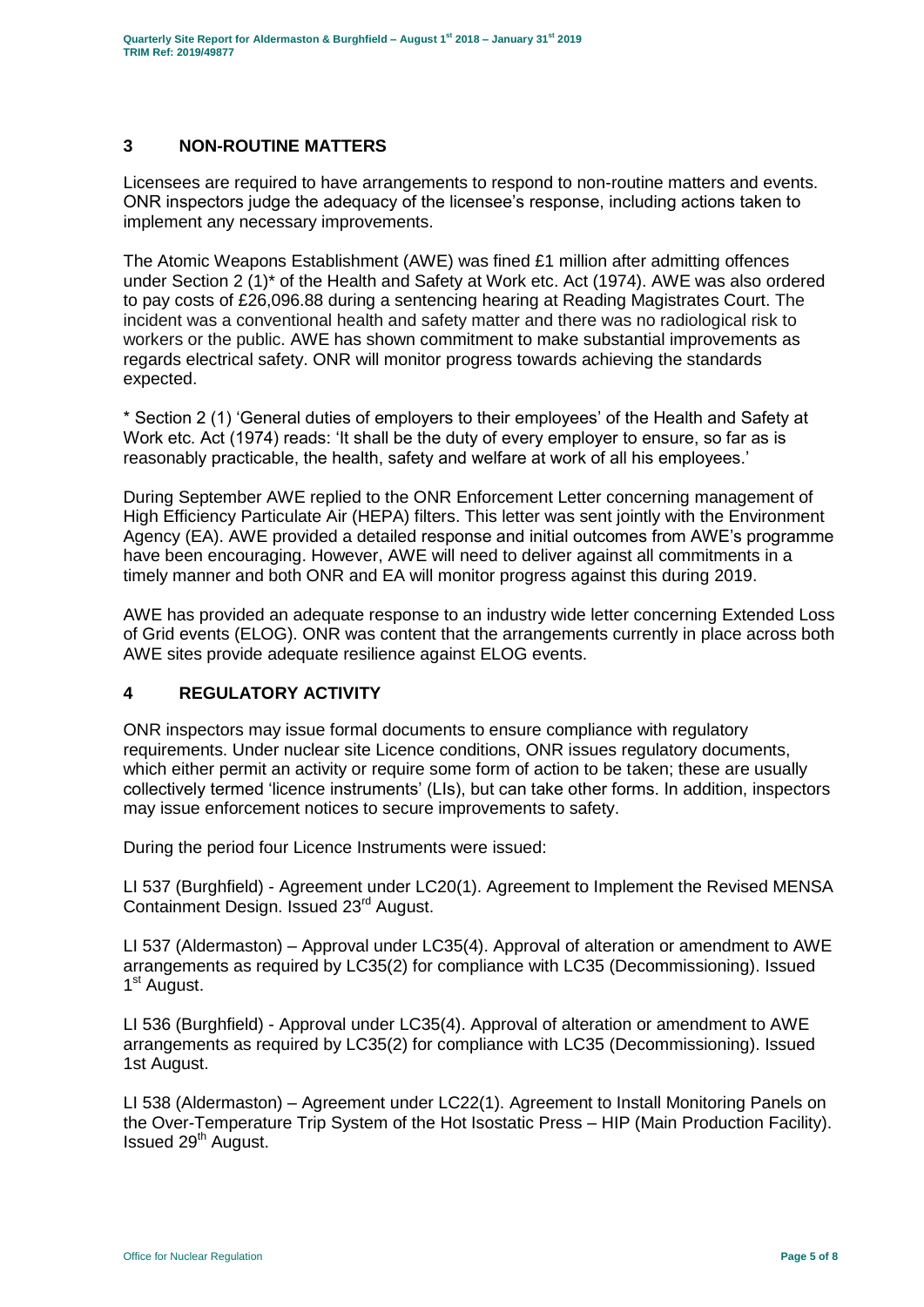## **ONR News**

#### October:

We welcomed the publication of the key review of operational safety performance at Torness nuclear power station, published by the International Atomic Energy Agency and the UK government. The report highlights eight areas of good practice at Torness and offers proposals for further improvements, which we fully support.

Following our decision to prosecute, EDF Energy Nuclear Generation Ltd and Doosan Babcock Ltd pleaded guilty to offences at Hinkley Point B under the Health & Safety at Work etc. Act 1974, section 3(1) and the Work at Height Regulations 2005, Regulation 4(1) respectively. The incident was a conventional health and safety matter, with no radiological risk to workers or the public. A sentencing date has been set for 1 February 2019 at Taunton Crown Court.

#### November:

Following a rigorous procurement process, we appointed six nuclear supply chain organisations to our new Technical Support Framework (TSF). The new TSF, which came in to effect on 1 November 2018, has been established to provide a renewed and modernised framework for procuring technical support. We use this technical support to obtain, for example, expert technical assessments, access to specialist software or modelling, or access to niche skill sets that we do not retain in-house.

The revised Nuclear Safety Directive introduced a European system of Topical Peer Review in 2017 and every six years thereafter. We played a leading role in the preparations for the first European 'Topical Peer Review' on Ageing Management of Nuclear Power Plants and welcome the publication of the first peer review report by the European Nuclear Safety Regulator Group. We are pleased that a number of our experts made a valuable contribution to the exercise alongside 16 European countries as well as Norway, Switzerland and Ukraine. The UK report was authored jointly between ourselves, EDF Nuclear Generation Ltd and EDF-NNB GenCo.

In conjunction with the Environment Agency, we announced the completion of our initial high level scrutiny of the UK HPR1000 reactor design.

We provided NNB GenCo (HPC) Ltd (NNB GenCo) with consent to commence the unit 1 Nuclear Island concrete pour at Hinkley Point C (HPC). We also hosted our third webinar to explain our permissioning role for the Nuclear Island concrete pour at HPC and to provide information on our work to ensure that the new nuclear power station is built to the standards expected in the UK. Amongst others, a number of Site Stakeholder Group members joined the webinar and we received excellent feedback. We are planning further webinars on various topics in 2019. If you would like to find out more, please contact the ONR Communications team at contact@onr.gov.uk

After 16 years of decommissioning work, Bradwell became the first of the Magnox nuclear power stations to receive our permission to enter into a period of "care and maintenance".

The nuclear safeguards regulations which will enable ONR to set up the domestic safeguards regime following Euratom withdrawal, were laid in Parliament. The Government published the details, alongside its response and the feedback to consultation on the draft regulations on its website.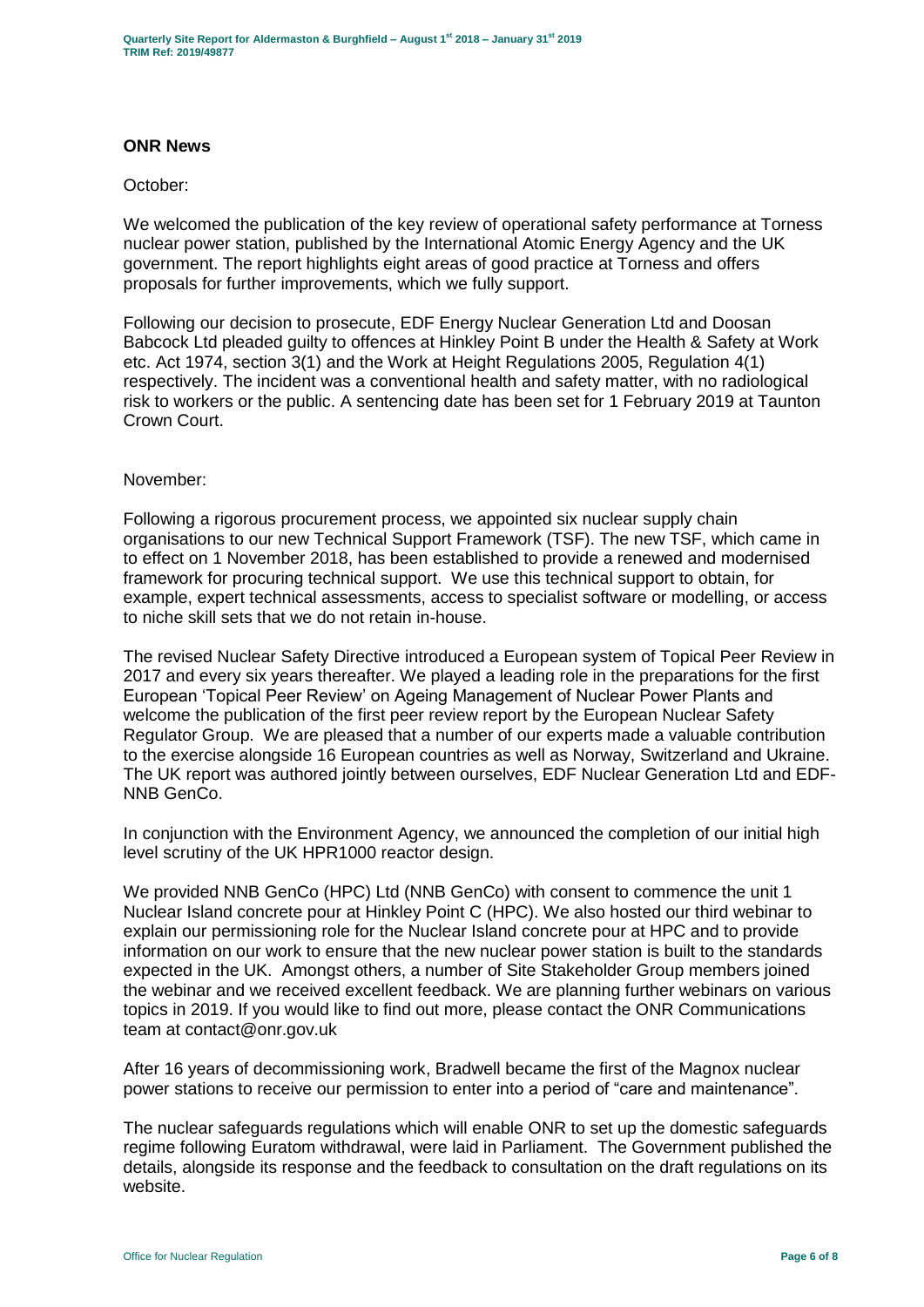#### December:

Court proceedings continued in our prosecution of Sellafield Ltd for offences under Section 2 (1) of the Health and Safety at Work etc Act (1974).

Reactor 3 at Hunterston B remains offline after being shut down following a routine inspection into cracks in its graphite core, in March 2018. Cracking of the graphite bricks in Advanced Gas-cooled Reactors such as Hunterston B is expected as the reactors age. However, the number of cracks found during the inspection of Reactor 3 has led to the licensee, EDF Nuclear Generation Limited, carrying out further inspections of the core. Reactor 4 at Hunterston B was taken offline in October for an inspection of its graphite core. EDF Energy has submitted a safety case for Reactor 4 and is preparing one for Reactor 3. We will assess both safety cases to determine whether the reactors are safe to return to service. Neither reactor may restart without our consent, which we will give only if it is safe to do so.

The Government published a Written Ministerial Statement on implementing Geological Disposal, announcing the publication of its Working With Communities policy and the launch of a consent-based process to find a site to host a Geological Disposal Facility (GDF). While we have no formal role in identifying the site for a GDF, any future facility will need to meet the high standards of safety and security required of a licensed nuclear site.

All our latest news is available on our website www.onr.org.uk